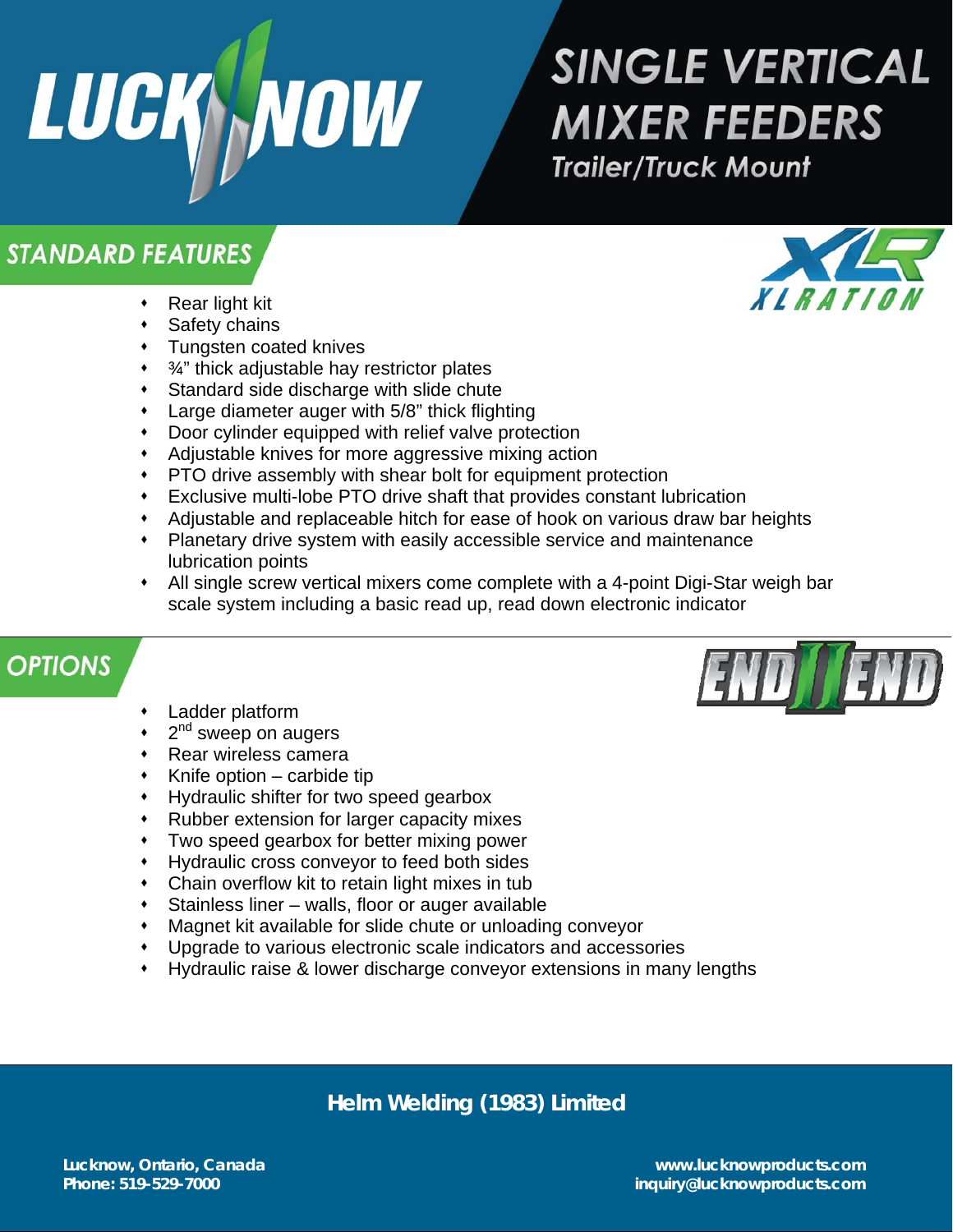

# **Vertical Single Screw Trailer Specification Table**



| $\mathcal{F}$                                             |             |               |                |                   |
|-----------------------------------------------------------|-------------|---------------|----------------|-------------------|
| <b>MODEL</b>                                              | 1330        | 1380          | 1420           | 1480              |
| <b>Base Mixing Capacity</b><br>(cubic feet)               | 330         | 380           | 420            | 480               |
| Capacity with 9" rubber<br>extension (cubic feet)         | 380         | 420           | 480            | 560               |
| A - Overall Height                                        | 100         | 108           | 102            | 114               |
| B - Tub Length                                            | 135         | 139           | 145 1/2        | 149 $\frac{1}{2}$ |
| C - Overall Length                                        | 212         | 214           | 215            | 219               |
| D - Overall Transport Width                               |             |               |                |                   |
| - Slide Chute                                             | 94          | 94            | 102            | 102               |
| - Bi-direction conv.                                      | 102         | 102           | 102            | 102               |
| - 36" Conveyor Extension                                  | 110         | 110           | 110            | 110               |
| E - Tub Width                                             | 91 1/2      | 91 1/2        | 102            | 102               |
| F - Tread Width                                           | 96          | 96            | 96             | 96                |
| G - 36" Conveyor Ext                                      |             |               |                |                   |
| - lowest position reach                                   | 28          | 28            | 28             | 28                |
| H - 36" Conveyor Ext                                      |             |               |                |                   |
| - min. unloading height                                   | 35          | 35            | 35             | 35                |
| - max. unloading height                                   | 50          | 50            | 50             | 50                |
| I - Bi-direction Cross Conv.                              |             |               |                |                   |
| - max. unloading height                                   | 24          | 24            | 24             | 24                |
| Scale System                                              | 4 - Point   | $4 - Point$   | $4 - Point$    | 4 - Point         |
| <b>Tires</b>                                              | 12.5Lx15(2) | 19.0/45-17(2) | 19.0/45-17(2)  | 19.0/45-17(2)     |
| Number of Augers                                          | 1           | 1             | 1              | 1                 |
| Tungsten Coated Knives (qty)                              | 6           | 6             | $\overline{7}$ | 8                 |
| Auger Flighting (thickness)                               | 5/8         | 5/8           | 5/8            | 5/8               |
| <b>Floor Thickness</b><br>(excluding 5/8" support plates) | 3/4         | 3/4           | 3/4            | 3/4               |
| Hopper Wall (thickness)                                   | 1/4         | 1/4           | 1/4            | 1/4               |
| Door Opening (width x height)                             | 40 x 24     | 40 x 30       | 40 x 24        | 40 x 30           |
| PTO (1000 rpm optional)                                   | 540 rpm     | 540 rpm       | 540 rpm        | 540 rpm           |
| Approx. Weight c/w cross<br>conveyor & ext. (Lbs.)        | 8,240       | 8,610         | 9,890          | 10,150            |

Unless otherwise indicated, all dimensions are in inches and pounds with standard equipment installed. Specifications subject to change without notice.

Certain features shown may be optional





Manufactured by: Helm Welding (1983) Limited Lucknow, Ontario, Canada www.lucknowproducts.com